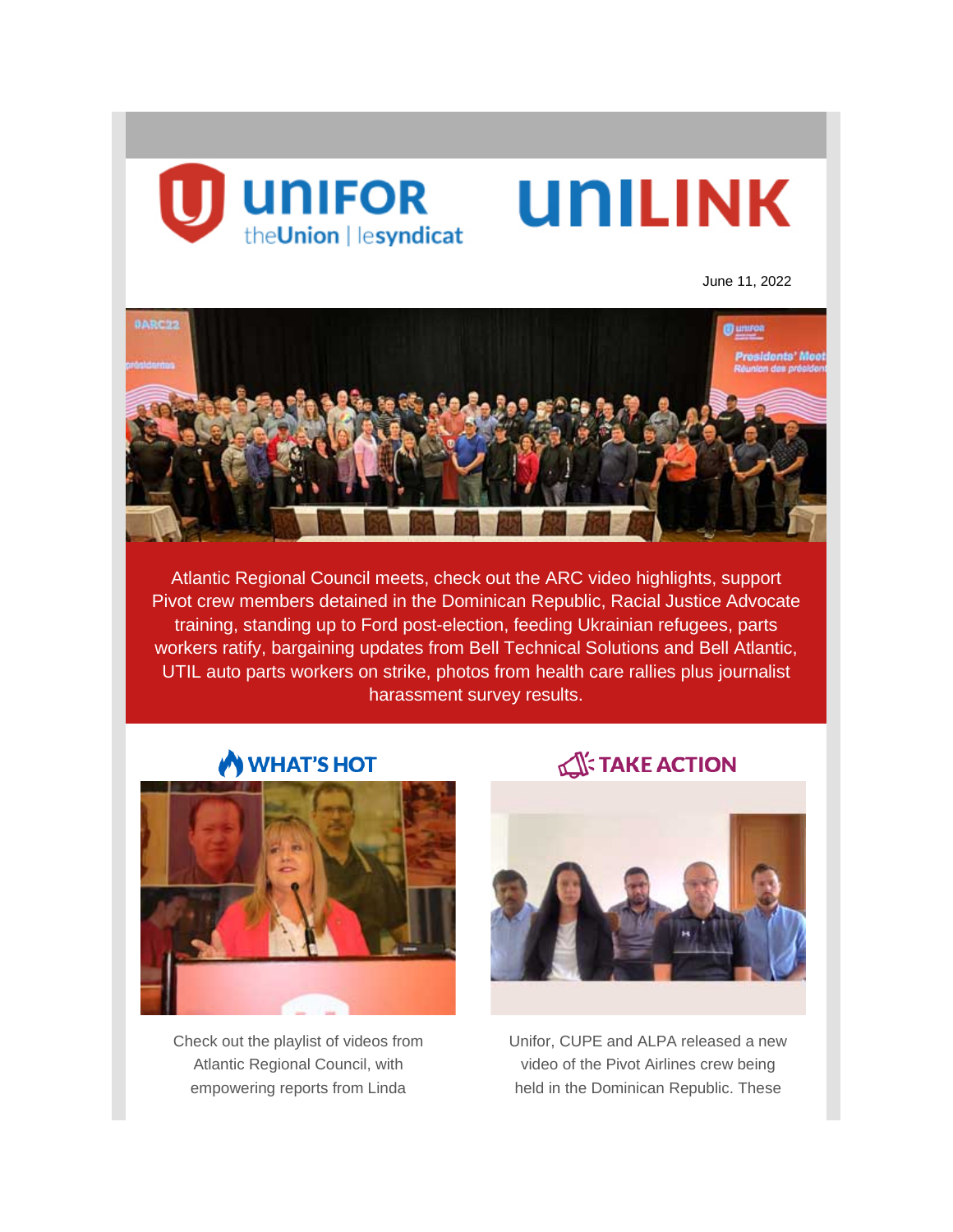MacNeil, Lana Payne plus Unifor's campaign to stop privatization at VIA Rail.

are our members. Tell Justin Trudeau to help get them home safely by watching the video and signing the petition.



# **[WATCH](https://www.facebook.com/watch/100066231863246/386010260232635) VIDEO**

# **OIN THE NEWS**



Through adversity and unprecedented challenges, Unifor solidarity continued to shine. Read about the exciting work in organizing, union-building, and policy-shaping that was shared at Atlantic Regional Council.

**READ [MORE](https://www.unifor.org/news/all-news/union-solidarity-shines-atlantic-regional-council)**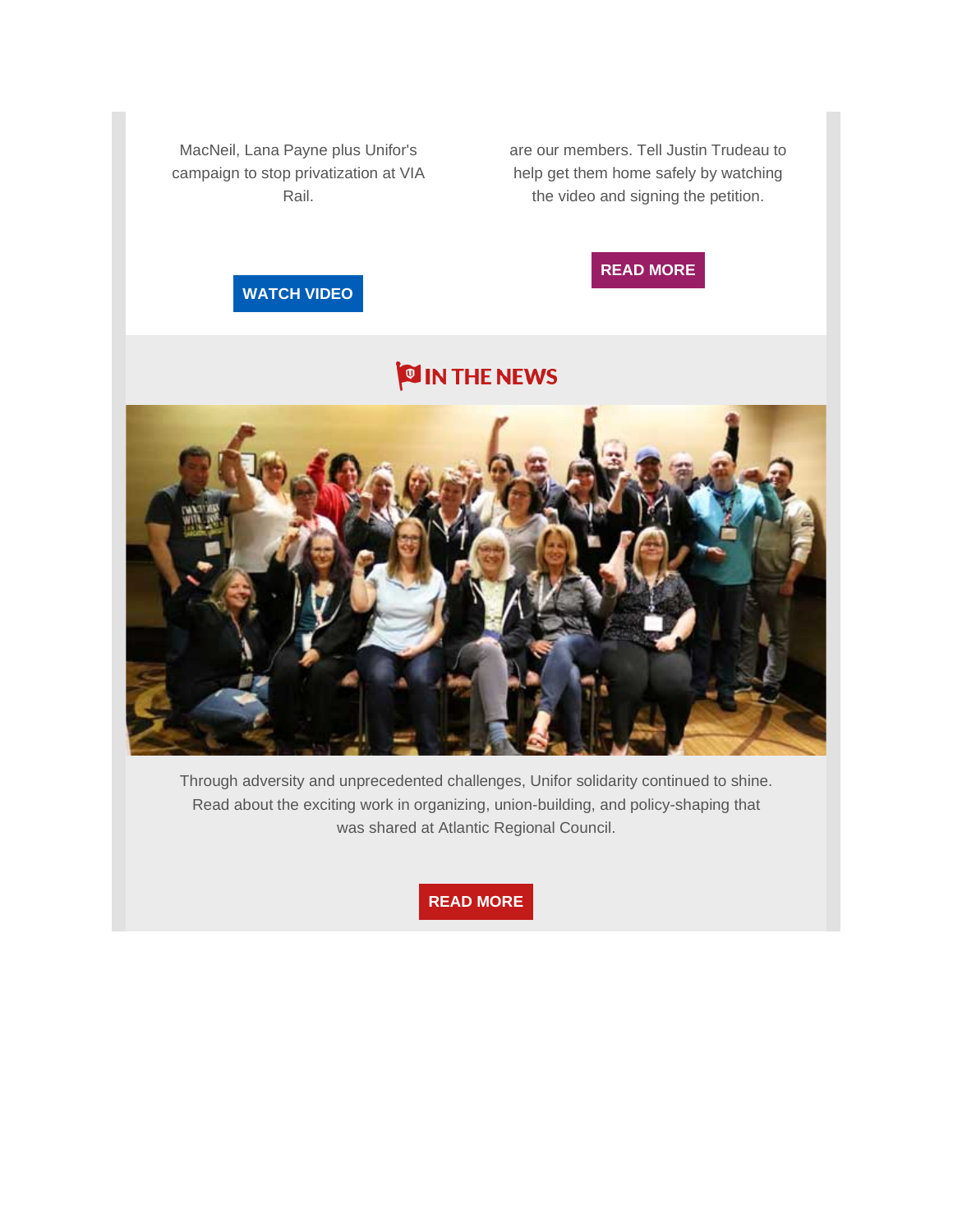

Unifor is about to embark on a historic week to address racism. From June 12 to 17, 2022 – union members and community organizations will discuss strategies to address racial harassment and discrimination in the workplace at the inaugural Racial Justice Advocate training course in Port Elgin, Ont.



Unifor pledges to be a strong workers' opposition to Doug Ford's conservatives following a majority win in the 2022 provincial election.

### **READ [MORE](https://www.unifor.org/news/all-news/unifor-urges-members-keep-fight-after-second-ford-majority-win)**

**READ [MORE](https://www.unifor.org/news/all-news/historic-racial-justice-training-leads-biwoc-conference)**



Retired Local 222 member Joe Sarnovsky travelled to Poland preparing and serving meals for Ukrainian refugees fleeing the Russian invasion.



Unifor Local 1859 members at Autoneum ratify new three-year collective agreement bringing an end to a five-day strike at the auto parts plant in Tillsonburg, Ontario.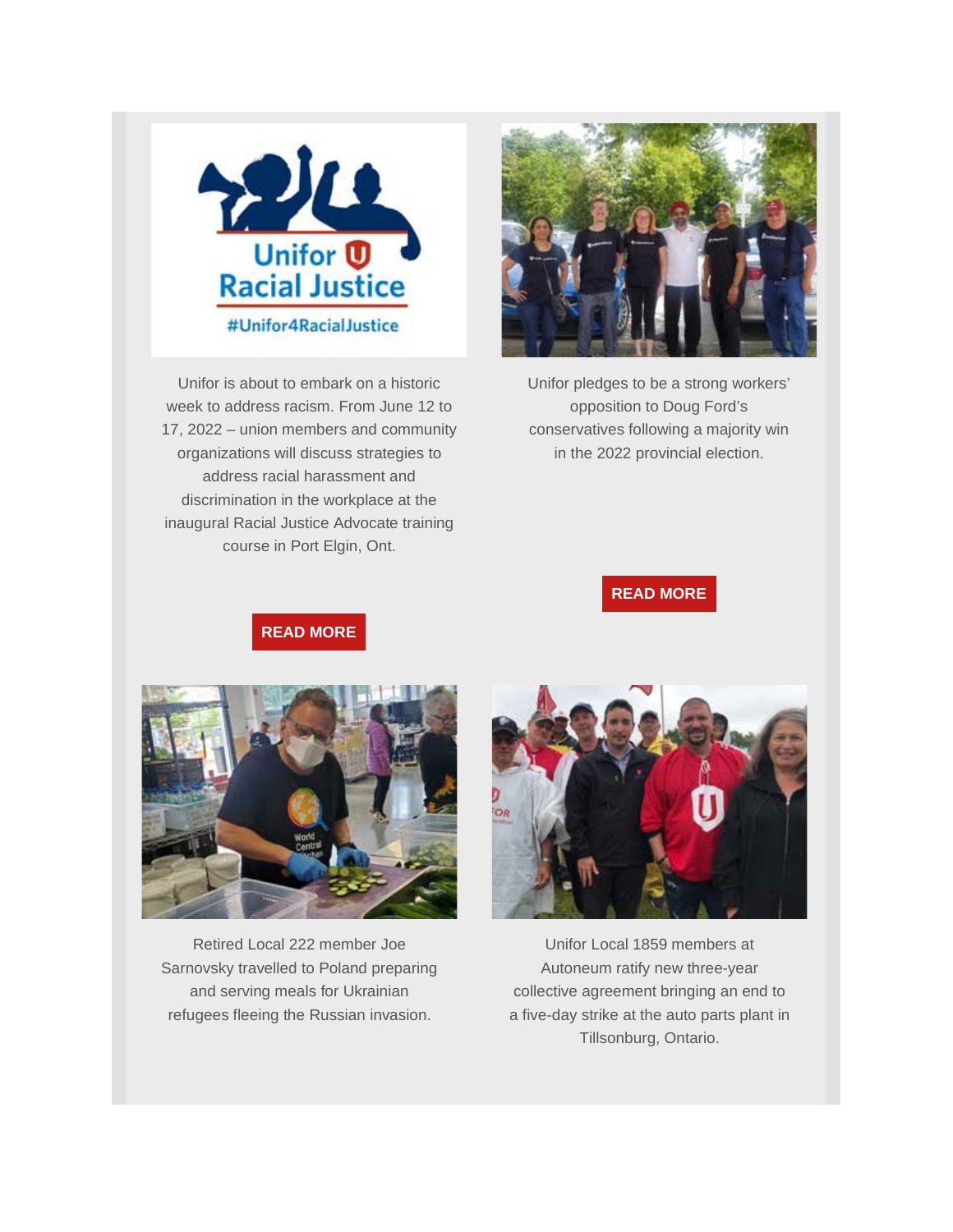### **READ [MORE](https://www.unifor.org/news/all-news/unifor-members-autoneum-ratify-agreement-ending-strike) READ MORE**

# **E** BARGAINING UPDATES

Bell Technical Solutions workers ratify contract in Ontario, securing wage and benefits improvements. **[READ MORE](https://www.unifor.org/news/all-news/bell-technical-solutions-workers-ratify-contract-securing-wage-and-benefits)**

Approximately 220 Unifor Local 112 members at the UTIL auto parts plant in Concord, Ontario go on strike after negotiations with the employer over key union concerns failed to reach a settlement.

Read the latest update from Bell Atlantic negotiations, where the union and the company remain far apart on priority issues like teleworking.

**[READ MORE](https://www.unifor.org/news/all-news/bell-atlantic-bargaining-bulletin-update-7)**

**[READ MORE](https://www.unifor.org/news/all-news/auto-parts-workers-strike-util-canada-ltd)**



UIN CASE YOU MISSED IT

More than 60% of Unifor journalist members told a recent survey that they have faced harassment on the job – more than half of it online and almost a quarter reporting daily harassment.

### **RESOURCES**



More than 20 long-term care rallies were held during the month of May across Ontario, sending the message loud and clear to all political parties to respect health care workers, stop putting profit over people and to repeal the shameful Bill 124.